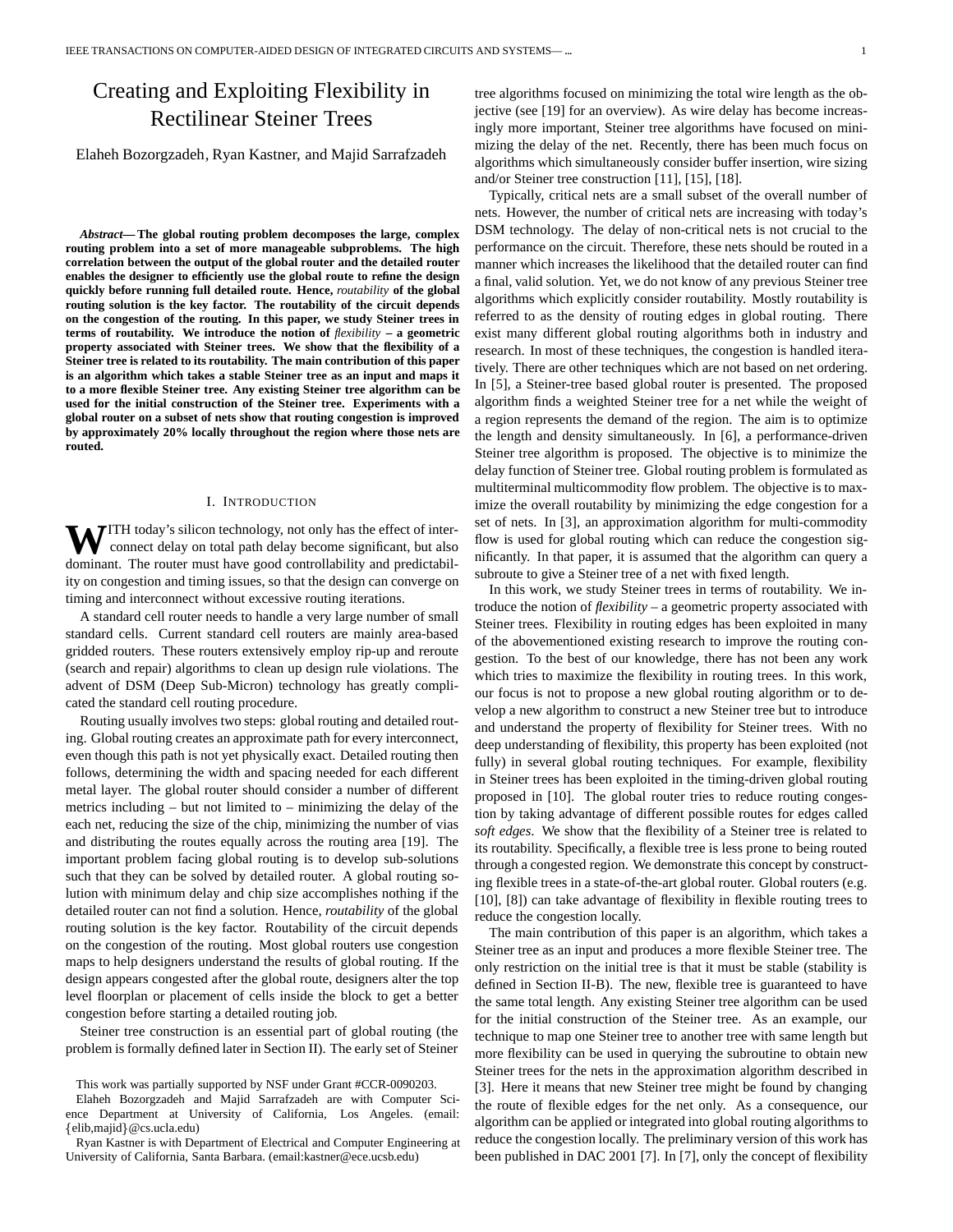in global routing is proposed. The detailed analysis of creating and exploiting flexibility is presented here in this work.

The paper proceeds as follows: In Section II, we give some basic routing definitions, define the minimum Steiner tree problem and some associated properties of Steiner trees including flexibility. In Section III, the problem of generating flexibility in Steiner trees is formulated. Then our algorithm is described, which takes an existing Steiner tree as input and increases its flexibility. In Section IV, experimental results which study the impact of flexibility during global routing are presented. We conclude and give some possibilities for future work in Section V.

#### II. PRELIMINARIES

## *A. Global Routing Definitions*

A *grid graph* is a graph G(V,E) such that each vertex corresponds to a point in a plane (an example is shown in Figure 1). A *net*  $=\{(x_1,y_1), (x_2,y_2), (x_3,y_3), ..., (x_n,y_n)\}\$ is an unordered set of points on a grid graph. A single point of the net is referred to as a *terminal*. A *routing* of a net is a set of grid edges such that the terminals are fully connected. Integer grid routing is assumed. The *route edges* of a net are the set of edges used in the routing of that net.

A *global bin* is a rectangular partition of the chip. By partitioning the chip into many rectangular regions and placing the cells into these regions, we have a placement using global bins. The boundaries of the global bins are *global bin edges*.



Fig. 1. **(a)** Placement of Cells into Global Bins. **(b)** The Corresponding Grid Graph.

In this paper, we assume that a global placement of cells and their interconnections are given by some placement engine. Each cell is assumed to be placed in the center of the global bin. The global bins and edges can be transformed into a grid graph (see Figure 1). The interconnections between the cells can be modeled by nets.

The *capacity* (also known as *supply*) of edge  $e$  is  $c_e$ . It is the maximum number of nets that can be routed over  $e$ .  $c_e$  is a fixed value that is based on the length of the edge and the technology used in creating the chip. The routing demand of e, specified as  $d_{\epsilon}$ , is defined as the number of route edges crossing edge <sup>e</sup>. Similarly, the demand of a vertex  $v$  is  $d_v$ . Here the demand corresponds to the number of routes that pass though the vertex  $v$  (equivalently the global bin  $v$ ). An edge is overflown if and only if the  $d_e > c_e$ . Formally, the overflow of an edge is:

$$
overflow_e = \begin{cases} d_e - c_e - t & \text{if } d_e > c_e \\ 0 & \text{otherwise} \end{cases}
$$
 (1)

t is a threshold value which allows  $d_e$  to go above  $c_e$  without an overflow penalty.  $t$  is used since you can often route up to  $t$  nets though neighboring bins without affecting the congestion of those bins.  $t$  is usually a small constant (between 2-5). Using the global bin and global edge notation, the total overflow of a routing is:

$$
overflow = \sum_{e=1}^{N} overflow_e, \qquad (2)
$$

where  $n$  is the number of bin edges. The total overflow reflects the shortage of routing resources for a particular set of edge capacities. The objectives of our global router is a linear function of the overflow of a route and the route length. Our industrial experience shows that total overflow is a good measure of congestion [8].

# *B. Rectilinear Steiner Tree*

Given a net <sup>N</sup> (set of nodes called *terminals* of the net <sup>N</sup>) embedded in a grid graph  $G(V, E)$ , a *rectilinear Steiner tree* (RST) is a tree  $T$ interconnecting the terminals of N and some arbitrary points  $P \in$ V . The points <sup>P</sup> are known as the *Steiner points* (also called Steiner nodes) of  $T$ . The rectilinear Steiner tree problem is to find a rectilinear Steiner tree of minimum length (Steiner Minimal Tree). The length of a Steiner tree is the sum of the length of the edges of the tree. In rectilinear Steiner tree problem, the distance is defined in  $L_1$  metric (rectilinear metric), in which the distance between two nodes is the sum of the difference of their  $x$ -coordinate and  $y$ -coordinates. The construction of a Rectilinear Steiner Minimal Tree (RSMT) has been given much attention and shown to be NP-Complete. [14].

Formally, a *segment* is a horizontal or vertical line segment connecting its two end points in the plane. Degree of each point is at most . Steiner points have the edge degree of at least . *corner-point* is a point with degree 2 with non-collinear segments that is not a terminal. Two points are *directly connected* if they are connected by a sequence of one or more segments including only corner-points. Such a route has staircase shape.

For any given rectilinear Steiner tree, there is a corresponding tree graph  $(G(T))$ , which is called *topology*. Vertices of  $G(T)$  correspond to the terminals and Steiner points of RST  $T$ . Note that the cornerpoints are not vertices of the graph. Edge  $(i, j)$  connects vertices  $i$  and  $j$  iff the corresponding points are directly connected in  $T$ . As long as the edges between the vertices remain consistent, the topology is considered unchanged. In a given RST, location of Steiner nodes can change such that topology does not change (see Figure 3). Similarly in graph  $G(T)$ , the degree of vertices is bounded by 4. If the Steiner point p has edge degree of 4, it is called *cross-point*. *T-point* is a node with degree 3 in which one of incident edges is perpendicular to the other two incident edges.

In [2], Hwang *et al.* define two different transformations for rectilinear Steiner trees: *flipping* and *sliding*. Each transformation maps one such tree to another without moving the positions of the terminals and without increasing the length of the tree. Depending on the direction of transformation, there are 4 different slides and flip moves. In slide, a segment <sup>e</sup> perpendicular and incident to parallel segments is replaced by new segment which is still perpendicular and incident to the parallel segments. Slide transformation and Flip transformation are shown in Figure 3.

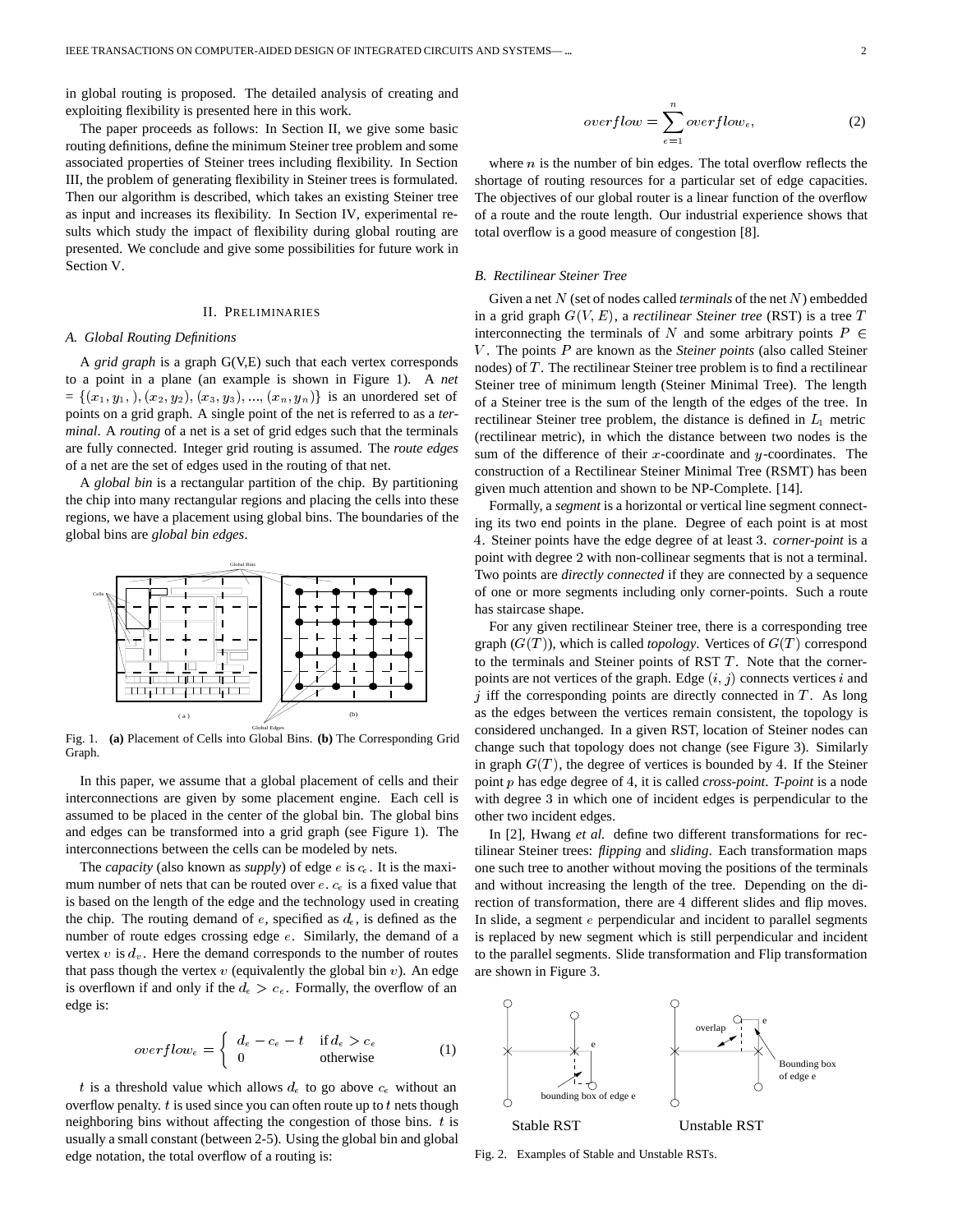Ho *et al.* introduced the notion of *stability* under re-routing in an RST [16]. A RST is stable if there is no pair of edges such that their bounding boxes intersect or overlap except at a common endpoint (if any) of the two edges. Equivalently, a stable RST will not have overlaps when the edges are routed with minimum length. From this point forward, any reference to a RST assumes that the tree is stable. Figure 2 shows examples of stable and unstable RSTs.

## *C. Pattern Routing*

Since we are focusing on routability, we define the cost of the Steiner tree as a linear function of the overflow and route length. We need to assign a routing (rectilinear route) to the edges which are neither vertical nor horizontal (e.g. edge  $e$  in Figure 2). We choose to *pattern route* such edges. Pattern routing is the notion of using predefined patterns to embed an edge on the grid graph. Usually these are simple patterns such as a L-shaped – 1-bend – or a Z-shaped pattern – 2-bends, route restricted within bounding box. In this paper, we restrict our pattern route definition to L-shaped or Z-shaped patterns.

Pattern routing has many benefits. First, it has a lower runtime complexity when compared to maze routing [13] – a commonly used routing algorithm. Second, a pattern routed net has small delay since it introduces a constant predetermined number of vias and routes the net with minimum wirelength. Finally, by properly choosing a subset of nets to pattern route, the global routing solution is more predictable without hindering the overall quality of the routing solution; this gives high level CAD tools (e.g. placement engine, floorplanner) higher accuracy when estimating routing metrics such as congestion, routing area and wirelength [8].

# *D. Flexibility*

In this section, we define the property of flexibility. We argue that flexibility relates to the routability of the Steiner tree.

A *flexible edge* is an edge by which two nodes are directly connected with more than one segment. Therefore the flexible edge has one or more corner-points (staircase shape, L-shaped or Z-shaped). Flexible edges allow more than one minimum length route. If an edge  $e$  is routed with minimum rectilinear length, the route is contained within the bounding box of  $e$ . An inflexible edge has only one minimum length routing. Given a flexible edge with coordinates of its two endpoints as  $(x_1, y_1)$  and  $(x_2, y_2)$ ,  $X_e$  and  $Y_e$  are defined as follows:

$$
X_e = |x_1 - x_2|,\tag{3}
$$

$$
Y_e = |y_1 - y_2| \tag{4}
$$

X and <sup>Y</sup> are called the <sup>x</sup>*-coordinate* and <sup>y</sup>*-coordinate* of edge <sup>e</sup>, respectively. The number of distinct two-bend routes (equivalently Zshaped) with minimum length is  $X + Y$  and the number of distinct one-bend (equivalently L-shaped) routes with minimum length is 2. In this paper, the flexible edges are shown as diagonal edges in the figures to show that there are more than one possible rectilinear routes for such an edge.

Looking at Figure 3, we show two rectilinear Steiner trees for the same net. One tree has some flexible edges while the other has only inflexible edges. Both trees have the same rectilinear length and topology. Assume that the shaded area is congested. The flexible tree is able to avoid the congested region while the inflexible tree has no choice but to be routed through the congested area if each edge is routed with minimum rectilinear length.

We need to define a function which evaluates the flexibility of a given edge. The function should reflect the routability of the edge.



Fig. 3. **(a)**RST With Flexible Edges. **(b)** RST With No Flexible Edges.

Additionally, a function  $g(e)$  corresponding to edge e should have the following properties:

- $g(e) = 0$  when  $X_e = 0$  or  $Y_e = 0$ .
- $\bullet$  g(e) is a monotonically increasing function of  $X_e$  and  $Y_e$ .

Two suggested flexibility functions,  $g_1$  and  $g_2$ , are shown in Equations 5 and 6.

$$
g_1(e) = g_1(X_e, Y_e) = \begin{cases} 0 & \text{if } X_e = 0 \text{ or } Y_e = 0\\ X_e + Y_e & \text{Otherwise} \end{cases}
$$
(5)

$$
g_2(e) = g_2(X_e, Y_e) = X_e \times Y_e \tag{6}
$$

Function  $g_1(e)$  corresponding to flexible edge e returns the value equal to half of the length of the bounding box of edge <sup>e</sup>. The value of function  $g_2(e)$  corresponding to edge e is the area of the bounding box of edge <sup>e</sup>. The flexibility of a Steiner tree is computed by summing the flexibility over all the edges. Equation 7 defines the flexibility on a subtree  $T$ . A number of other functions can be introduced.

$$
G(T) = \sum_{e \in T} g(e) = \sum_{e \in T} g(X_e, Y_e)
$$
 (7)

#### III. CREATING FLEXIBILITY IN RECTILINEAR STEINER TREES

In this section, we present an algorithm which maps a given rectilinear Steiner tree to another RST with maximum increase in the flexibility of the Steiner tree. First, we formally define the problem. Next, we describe our algorithm to maximize the flexibility of a given RST. Our algorithm solves the problem optimally subject to a set of constraints.

*A. Problem Formulation*

- Given a stable RST  $T$ ,
- Map it to a stable RST T' such that  $G(T') G(T)$ , the increase in flexibility of the RST  $T$ , is maximized,
- Subject to:
	- Topology and stability remain unchanged,
	- Each edge is routed with minimum rectilinear length,
	- No edge is degraded in flexibility<sup>1</sup>.

*Theorem 1: In a stable RST, if the Steiner point* <sup>p</sup> *has a flexible edge, the degree of* <sup>p</sup> *is . Only one flexible edge can be incident to a Steiner point.*

*Proof:* More than one flexible edge cannot be incident to the Steiner point due to the stability of the RST.The examples of stable and non-stable Steiner points in a tree are shown in Figure 4.

No Steiner cross-point can have a flexible edge. Steiner point with edge degree 3 is either a T-point (not incident to a flexible edge) or including a flexible edge. When a Steiner point is incident to a flexible edge, we refer to that point as a *flexible* point (see Figure 4).

**Definition:** The Steiner point p in a stable RST is *movable* if we can move  $p$  to any other location while keeping the RST stable and the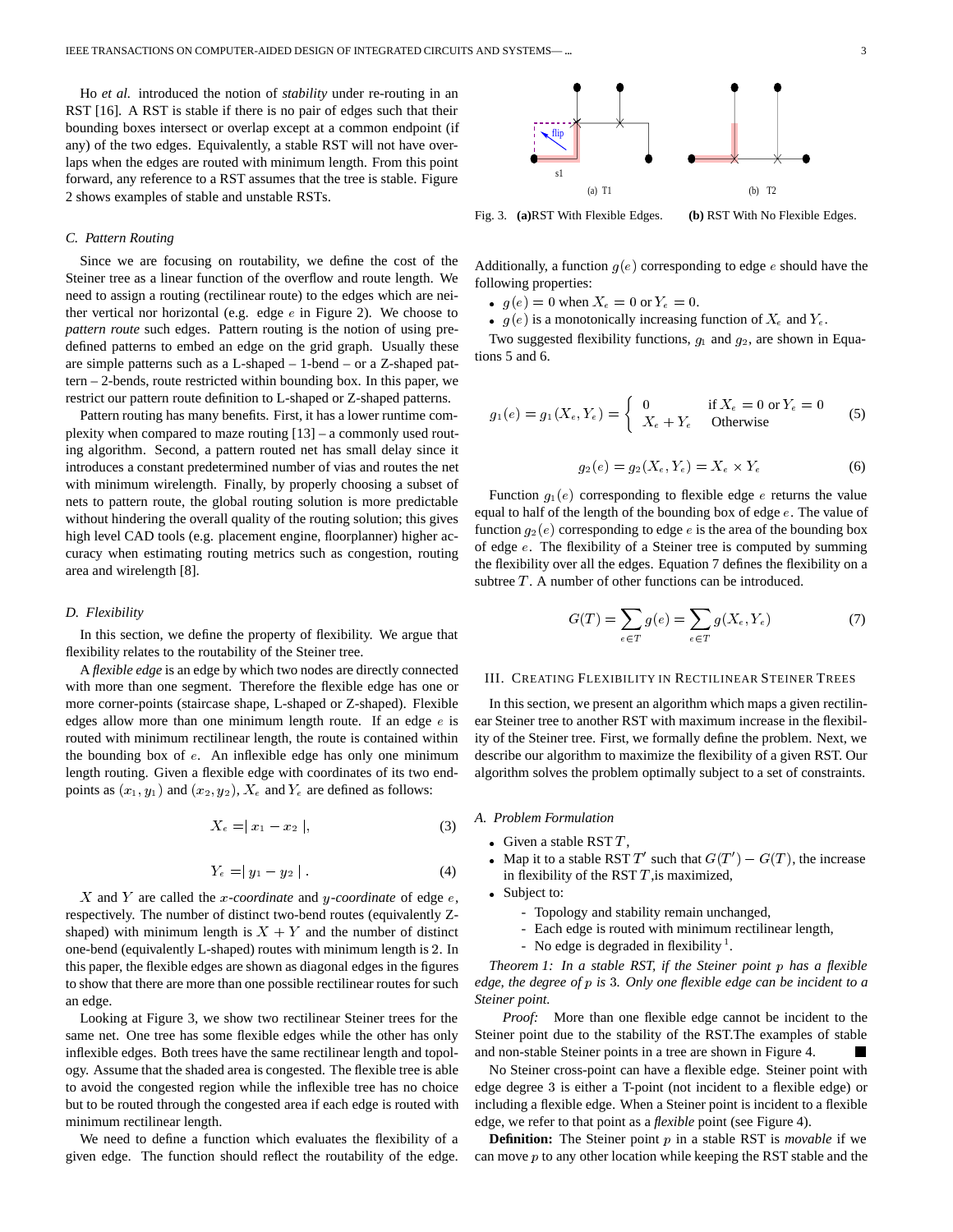

Fig. 4. Examples of Stable and Unstable Point  $p$  in a RST



Fig. 5. Six Different Directions for Moving Steiner Point p.

topology unchanged. Similarly, an edge <sup>e</sup> is movable if <sup>e</sup> can be moved and the resulting RST remains stable with no change in topology.

*Theorem 2: There is no single movable node in a stable RST. At least two adjacent nodes (two Steiner nodes) have to be moved.*

*Proof:* In order to make segment s more flexible, p can move in six different directions (see Figure 5). Changing the connectivity between Steiner nodes and terminals is not allowed. To discover the requirements, the moving of node  $p$  along all possible directions is investigated. Figures 5, and 7 are referred during the proof. By moving p towards any of directions  $2, 3, 5, 6$ , the RST gets unstable unless the topology of the RST changes. In Figure 6, point  $p$  is moved towards direction  $6$ . At most one edge would be located on the right side of  $p$ and the rest will be on the left side of  $p$  or along the vertical borders. Only one of the edges on the left side of  $p$  can be flexible and only one edge can be horizontal. In all different configurations of the edges the RST would be unstable.

If node  $p$  is moved towards direction 1, no edge in direction 4 should exist. Otherwise, by moving point  $p$ , RST gets unstable. Therefore, point  $p$  cannot be a T-point with the collinear incident edges perpendicular to segment s. By moving point p to point  $p + \Delta l$  in direction 1,

<sup>1</sup>This assumption slightly simplifies the problem. The problem can be extended without it.







Fig. 7. Moving Steiner Point p Along Direction 1.

the tree is unstable unless point  $p_1$  is movable in direction 1 as well. By moving  $p_1$  in parallel with  $p$  in direction 1, tree would remain stable while the topology also remains unchanged (see Figure 7). This shows that two incident nodes (i.e. an edge) have to be moved. In other word, moving one node results in moving one of the nodes incident to that. Basically point  $p_1$  needs to be a T-point or flexible point where in both cases the two collinear incident edges are along direction .

Moving towards direction 4 is similar to direction 1.

Note that an edge can also be moved only from one end point. When an edge is moved from both ends, the incident edges to both end nodes of the edge are moved from one end. We do not consider such edges as movable edge. We will see later such edges can be flexible candidates or parallel edges of movable sets.

*Theorem 3: An edge* <sup>s</sup> *in a stable RST is movable along direction* <sup>y</sup> *if both vertices incident to the segment* <sup>s</sup>

- *are Steiner points with edge degree .*
- *have incident edges towards the same direction, i.e. direction* <sup>y</sup>*. That is the direction of move for edge* <sup>s</sup>*.*



Fig. 8. Movable Segment <sup>s</sup>.

*Proof:* Consider Figure 8. According to the proof of Theorem 2, an edge is movable in either horizontal or vertical direction while both ends are moved. When node  $p$  is moved towards direction  $y$ , there has to exist an edge incident to the node towards direction  $y$ . If there is no edge  $e$  incident to  $p'$  towards direction y, the bounding boxes of the edges incident to  $p'$  will overlap after edge  $pp'$  is moved toward direction <sup>y</sup>. That violates stability of RST. Therefore, there must be an edge incident to  $p'$  in direction y. Since RST is stable and edge degree of  $p'$  is three, the other edge incident to  $p'$  is in darkened region shown in Figure 8. Therefore, Steiner point  $p'$  has an incident edge towards direction y and the edge  $pp'$  is movable.

According to Theorem 3, the conditions under which an edge can be moved is similar to slide transformation in rectilinear Steiner tree. The difference is that in movable edge topology cannot change. Therefore by moving the movable edge in a given rectilinear RST, it is mapped to another RST with same topology. We can refer to the movable segment as *sliding* segment as well.

*Corollary 1:* On a movable edge slide transformation can be applied while topology does not change.

A subtree consisting of movable segment <sup>s</sup> and a set of edges adjacent to s,  $E_s$ , can be defined as a *Movable Set*  $(s, E_s)$ .

$$
(s, E_s) = \{P_s, M_s, F_s\},\
$$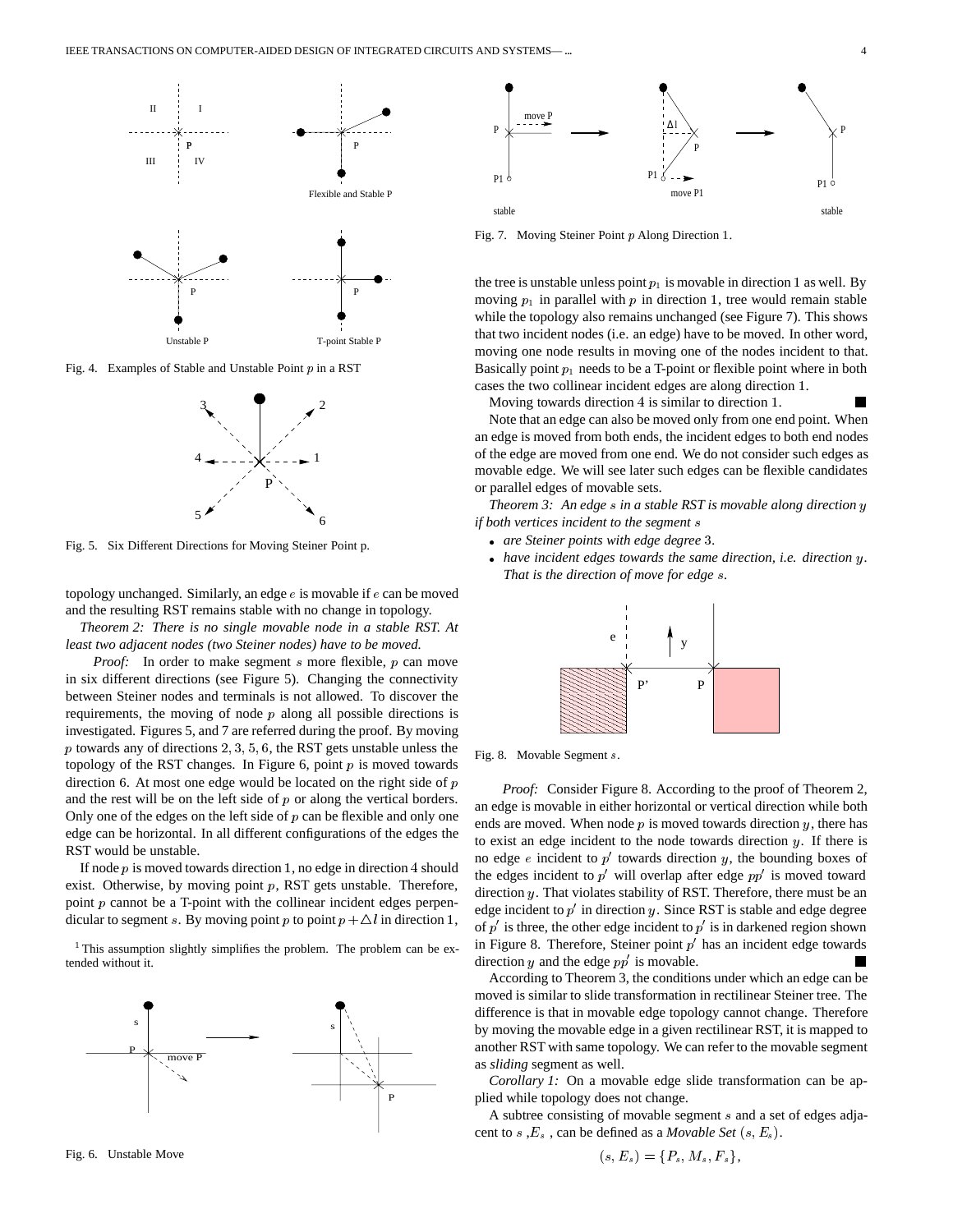

Fig. 9. Movable Set With Movable Edge <sup>s</sup>.



Fig. 10. Flexible Segment Generated by Algorithm *Generate flexible Tree*.

- $P_s = \{e_1 \in E_s, e_2 \in E_s; e_1 \neq e_2, e_1 \parallel e_2\},\$
- $M_s$  : {s},
- $F_s = \{e \in E_s P_s \cup M_s \mid e \text{ is flexible candidate}\},\$
- $R_s = E_s P_s \cup M_s \cup F_s,$

where  $E_s$  is the set of all adjacent edges to s including segment s.  $E_s$  consists of three different edge subset.  $P_s$  is the set of the two parallel edges according to Theorem 3.  $M_s$  is the movable segment, i.e.  $s$ .  $F_s$  is the set of flexible candidates among the adjacent edges to s. By moving edge s the flexibility of edges in  $F_s$  increases.  $R_s$  is the set of edges excluding the ones belonging to  $P_s$ ,  $M_s$ , and  $F_s$ . For an example of a movable set, see Figure 10.

The movable set is a subtree with 4 leaves and two internal nodes. It is similar to definition of full component in Steiner tree. Full component is defined as a subtree with leaves of terminals [2]. However, in a movable set, the leaves need not to be the terminals.

*Corollary 2:* If the leaves of subtree of movable component are the terminals, the movable set is a full rectilinear Steiner component with 4 nodes.

## *B. Algorithm*

Figure 9 shows 4 different movable sets  $(s, E_s)$ . The movable sets have different subsets of edges in  $E_s$ . The edges adjacent to s are different in terms of flexibility. The movable set in Figure 9 (a) has no flexible candidate i.e.  $F_s = \emptyset$ . The other movable sets have at least one flexible candidate. The flexible subsets( $F_s$ ) are  $\{f_1\}$  in Figure 9 (b),  $\{f_2\}$  in Figure 9 (c) and  $\{f_3, f_4\}$  in Figure 9 (d). Edge  $f_2$  is already a flexible edge. However by moving segment <sup>s</sup> the flexibility of  $f_2$  can increase. Edges  $f_1, f_3$ , and  $f_4$  become flexible after segment s is moved. In Figure 9 (a) moving segment s produces no additional flexibility. In the other cases, the flexibility of the RST increases by moving segment <sup>s</sup>. This implies that at least one flexible candidate has to exist in a movable set in order to increase the flexibility of the RST by moving the movable edge.

*Theorem 4: In a stable RST, by moving a movable edge, flexible edge(s) can be generated or flexibility of an edge(s) can increase if at least one of the two vertices incident to the movable edge is a flexible node with an incident edge towards the moving direction.*

*Proof:* If both endpoints of the moving edge in a movable set are T-points, no flexible edge can be generated by moving the movable edge.

In order to increase the flexibility of a RST, we first need to search for movable sets which have the potential to generate flexible edges. Movable sets in a RST can be found in  $O(E)$ , where E is the the edge set of the Steiner tree. According to Theorem 3, each edge is checked whether it is movable with incident flexible candidate.

When a movable set is found, the movable segment can move along the parallel edges. The maximum movement is the minimum length of the two parallel edges incident to the movable segment. In other words, this is the maximum range for sliding transformation on movable segment without changing the topology of RST. In Figure 10, the maximum length of sliding is  $\ell_{max} = min(h_1, h_2)$  where  $h_1$  and  $h_2$ are the length of the parallel edges. Since topology should not change, the segment can move as far as one grid before it reaches the end node of any of the two parallel edges. According to Theorem 3, by moving a movable edge, the flexibility of the RST improves without changing the wirelength and topology. However, by maximizing the flexibility of a movable set, we may restrict the flexibility of another movable set. We discuss this situation, called *overlap*, next.

# *C. Overlap in Movable Sets*

Once every individual movable set is found in a given RST, the question is: Are the movable segments independent and by moving all of them, can maximum flexibility be obtained? In order to answer the question, we need to see how movable segments can *overlap*.

When there is no overlap, we easily compute the flexibility function for each moving segment. Since the flexibility function is monotonically increasing in terms of  $x$ -coordinate and  $y$ -coordinate of the edges, the maximum of <sup>G</sup> occurs if each moving edge is moved to its maximum limit. Unfortunately, the flexibility cannot be computed independently for two overlapping segments.

Two movable segments have overlap with each other in either of the two following cases:

- 1) The movement of movable edge <sup>s</sup> is limited by the movement of the other movable edge (Figure 11).
- 2) Moving the movable edge  $s$  increases flexibility of an edge  $e$ while the movement of some other movable segment  $t$  leads to a decrease in the flexibility of <sup>e</sup> (Figure 12).

Two movable sets *intersect* if their corresponding edge sets share a common edge. There are six possible intersections between any two movable sets. Only three of them cause overlap between the segments. Let  $(s_1, E_{s_1})$  and  $(s_2, E_{s_2})$  be two movable segments and  $V(s_1)$  and  $V(s<sub>2</sub>)$  be the pair of incident nodes for segment  $s<sub>1</sub>$  and  $s<sub>2</sub>$  respectively. The six different intersections between the two sets are as follow:

1)  $\exists e \in E_{s_1} \bigcap E_{s_2}, e \in P_{s_1}, e \in P_{s_2}.$ 

Segment  $s_1$  and segment  $s_2$  have a same parallel edge.

a)  $V(s_1) \bigcap V(s_2) \neq \emptyset$ .

The moving direction of both must be the same. Otherwise the degree of  $v$  cannot be 3. This is overlap type 1. This case is shown in Figure 11 (a). In order to have the same topology and maximize the flexibility, the amount of movement for each segment would be:

$$
\ell(s_1) = \ell(s_2) = \min(\ell(s_1), \ell(s_2)).
$$
  
b)  $V(s_1) \bigcap V(s_2) = \emptyset$ .

 $V(s)$  is the set of nodes incident to s. If the moving direction of both is the same, no overlap would occur (Figure 11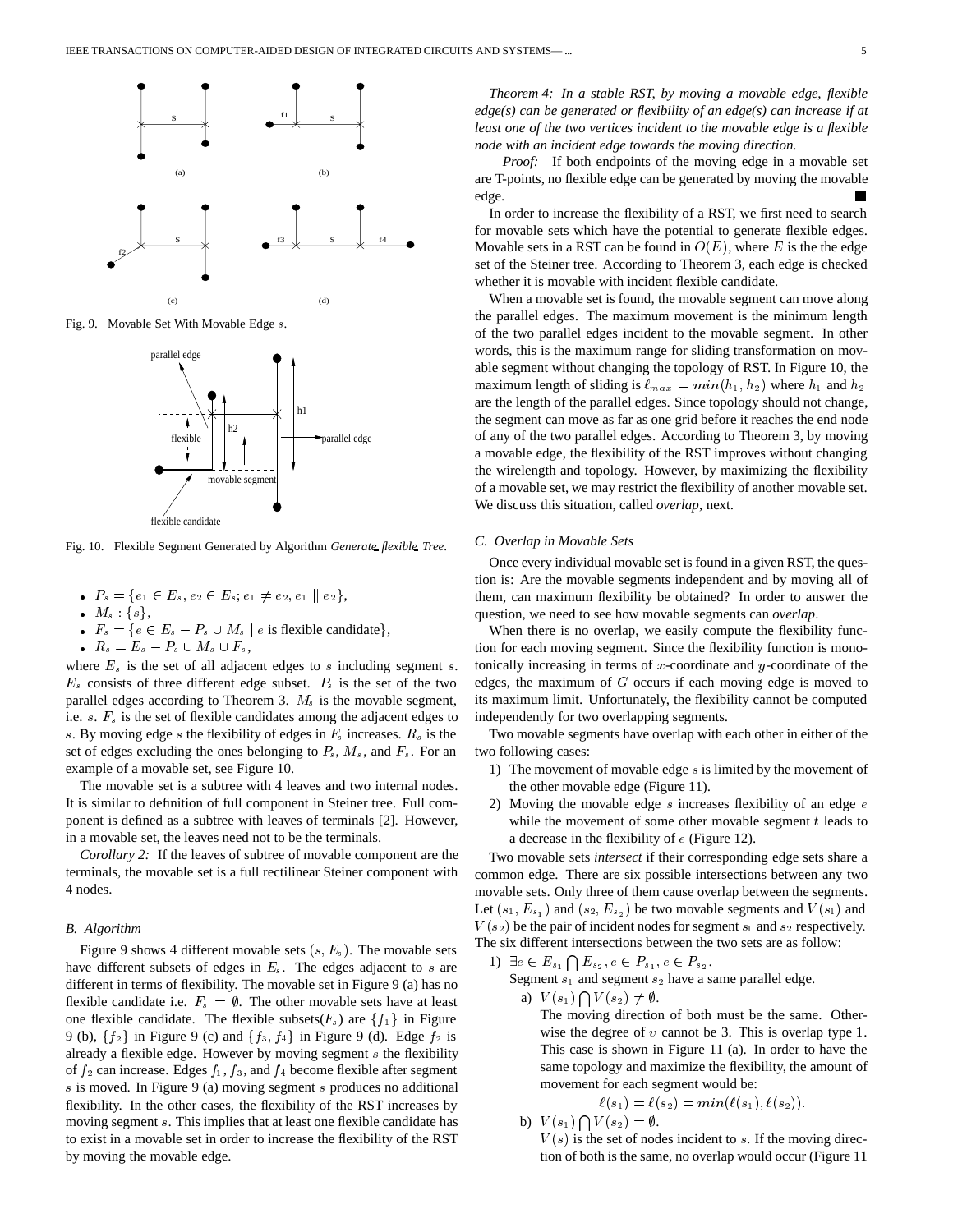

Fig. 11. Intersection Between Two Movable Sets With Shared Parallel Edge.



Fig. 12. Intersection When a Parallel Edge Being Another Moving Edge.

(b)). When they move in opposite directions, overlap can occur. The two cases in which overlap occur are shown in Figure 11 (c) and (d).

In Figure 11 (d), the segment  $s_3$  overlaps with  $s_1$  as well. This case is complicated will be discussed later. This is a combination of overlap types 1 and 2.

In the case shown in Figure 11 (c), overlap can occur if the condition below holds.

$$
\ell_1+\ell_2\leq D
$$

This is overlap type 2.

2)  $s_1 \in F_{s_1} \vee s_2 \in F_{s_1}$ 

The moving edge  $s_1$  is the flexible edge of segment  $s_2$ . This is same as intersection  $1(a)$ .

3)  $s_1 \in P_{s_2} \vee s_2 \in P_{s_1}$ 

The movable edge of a set is a parallel edge of another set. The two cases are shown in Figure 12. The first case does not overlap, but the second one is similar to the overlap shown in Figure 11 (d).

4)  $s_1 = s_2 \wedge E_{s_1} \neq E_{s_2}$ 

Such a case will not happen since the RST is stable.

5)  $e \in P_{s_1} \wedge e \in F_{s_2}$ 

The parallel edge of  $s_1$  is a flexible edge in set  $s_2$ . The configuration is same as the one shown in Figure 12 (2).

6)  $e \in F_{s_1} \wedge e \in F_{s_2}$ 

This case is shown in Figure 13. Figure 13(a) shows when two sets have the same flexible edge in the same moving direction. In this case there is another movable set between those, which has overlap case 1 with both of them. This is a chain of case 1 with overlap type 1. There is no overlap in the case shown in Figure 13(b).

According to the study on all possible intersection between the two movable sets, there are two types of overlap that can occur:

- **Overlap Type 1**: It occurs when a parallel edge of two movable sets is the same and inequalities mentioned in intersection 1 hold.
- **Overlap Type 2**: It occurs when flexible edge of a movable seg-



Fig. 13. Two Movable Segment Sharing a Flexible Candidate.



Fig. 14. Maximum Overlap of a Movable Set with Other Movable Sets.

ment is a parallel edge of the other moving set.

*Theorem 5: Each movable segment set can have at most two overlaps of type 1 and two overlaps of type 2.*

*Proof:* Since each movable set has two parallel edges, each can have overlap (type ) with another movable set. A movable set has at most two flexible edges. Therefore, at most two overlaps of type can occur by flexible edges being the parallel edges of the two other movable sets. Overlaps more than 4 leads to edge degree 4 for the steiner nodes at two ends of movable edges which contradicts with the properties of movable set.

In Figure 14, movable set  $(s_1, E_{s_1})$  overlaps with segments  $(s_2, E_{s_2})$ ,  $(s_3, E_{s_3})$ ,  $(s_4, E_{s_4})$  and  $(s_5, E_{s_5})$ . Two of the overlaps are overlap type 1 and the other two overlaps are of type 2.

When movable sets are being found in a RST, overlaps among the movable set can be detected as well. When an edge is being re-visited it means that the edge has already been recognized as a member of another movable set which has already been found. In such a case the algorithm checks whether such an intersection generates overlap. Since each edge can participate at most in 2 movable sets according to Theorem 5, the complexity of the algorithm to find the movable sets and their overlap still remains  $O(E)$ . The first loop of the pseudo-code shown in Figure 16 finds the movable sets and the overlaps among the sets.

 function. We show how to resolve the overlap if flexibility functions In both types of overlap, we need to measure the flexibility in order to decide on moving the movable segments. The behavior of the overlap will depend on the flexibility function. If the movable sets overlap with each other, the maximum of flexibility function can not be obtained by maximizing the flexibility function for each movable set. Therefore dealing with overlaps depends on the definition of flexibility introduced in Section II-D are used.

Consider moving sets shown in Figure 15. In both figures, segment  $s_1$  overlaps with segment  $s_2$ . We will study how the decision on moving the overlapping edges is made by using each flexibility function mentioned in Section II-D. Note that in the following discussion variables  $x_i$  or  $y_i$  is used to define the amount of sliding for the movable segment  $s_i$  in movable set  $(s_i, E_{s_i})$ . They are not related to coordi-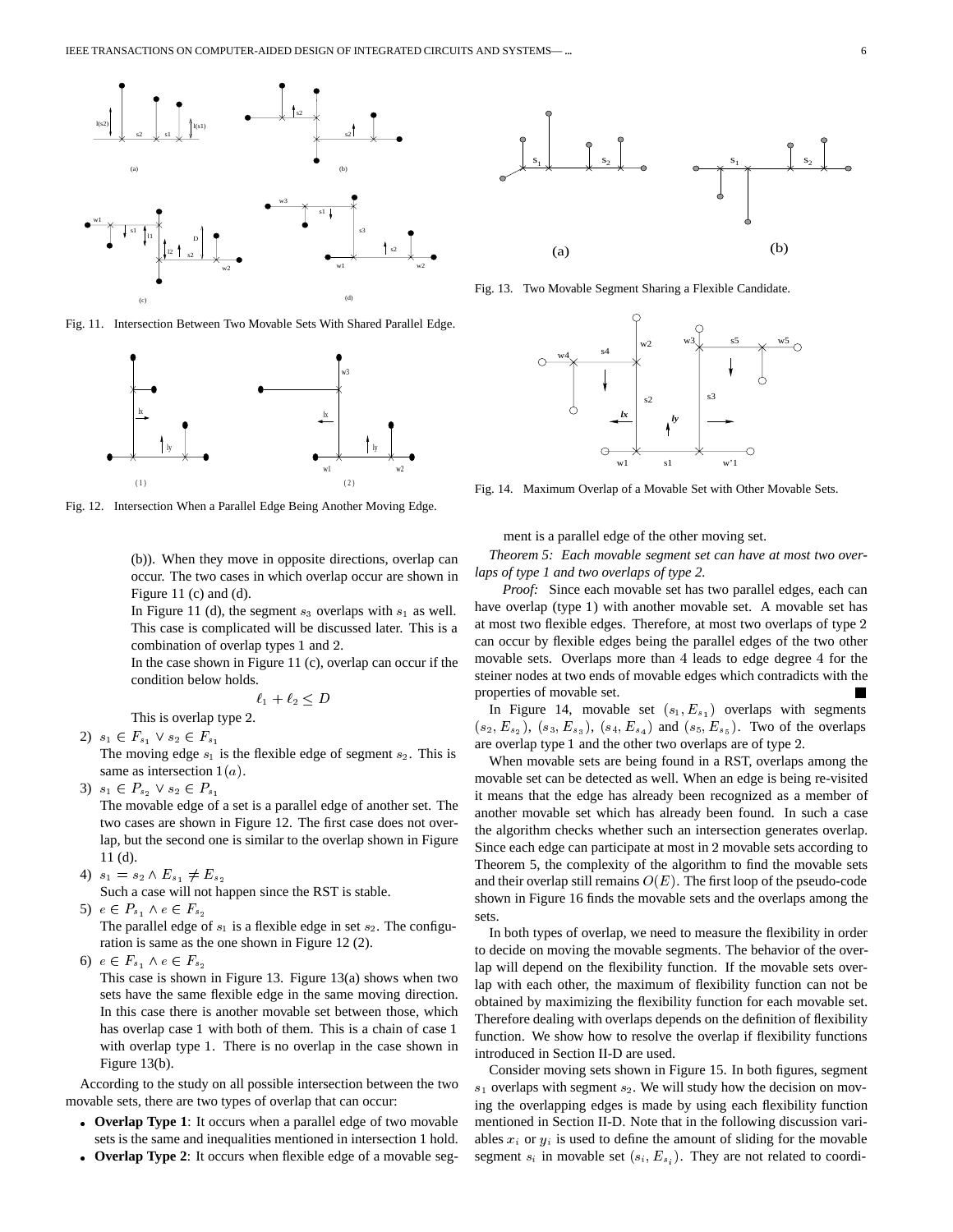

Fig. 15. Example of Overlap Type 1 (a) and Overlap Type 2 (b) for Movable Sets  $(s_1, E_{s_1})$  and  $(s_2, E_{s_2})$ .

nates of the points on the plane but variables of the flexibility functions when movable segment is moved.  $X_i$  and  $Y_i$  correspond to the xcoordinate and  $y$ -coordinate of edge  $e_i$  before any segment is moved.

$$
\triangleright g_1(e) = g_1(X_e, Y_e) = \begin{cases} 0 & \text{if } X_e = 0 \text{ or } Y_e = 0 \\ X_e + Y_e & \text{Otherwise} \end{cases}
$$

This function is a discontinuous function at  $X_e = 0$  or  $Y_e = 0$ . If overlap 1 occurs like the one shown in Figure  $15(a)$ , the flexibility function of the subtree  $T_{1,2}$ , a union subtree of overlapping movable set 1 and movable set 2, will be :

$$
G(T_{1,2}) = G(y_1, y_2) = \begin{cases} X_2 + y_2 & y_1 = 0 \land y_2 \neq 0 & \text{in } 0 \\ X_1 + y_1 & y_2 = 0 \land y_1 \neq 0 \\ X_2 + y_2 + X_1 + y_1 & (y_1 \neq 0 \land y_2 \neq 0 & \text{in } 0 \\ \land y_1 + y_2 \leq D) & \text{in } 0 \end{cases}
$$

Maximum of G occurs when  $y_1 \neq 0$  and  $y_2 \neq 0$  and  $y_1 + y_2 = D$ .

If overlap type 2 occurs as shown in Figure 15(b), the flexibility of subtree  $T_{1,2}$  is formulated as:

$$
G(T_{1,2}) = G(x,y) = \begin{cases} X_1 + X_2 + 2y & \text{if } x = 0 \land y \neq 0 \\ X_3 + x & \text{if } y = 0 \land x \neq 0 \\ X_1 + X_2 + X_3 + 2y & \text{if } y \neq 0 \land x \neq 0 \end{cases}
$$

Maximum of  $G(T_{1,2})$  occurs when  $x \neq 0$  and  $y = l_{max}$  ( $x \leq w_1$  the com ). The value of  $x$  is not fixed, but it has to be nonzero. The value of *x* can be chosen such that the segment passes through less congested area.

When  $q_1$  is used as the flexibility function, in the case of overlap type  $1$  or  $2$  in the subtrees of RST, the decision on moving the movable edges can be found by solving a linear equation. If there are more than one overlaps between the movable sets in subtree  $T$ , the function  $G(T)$  is formulated in terms of variables associated with each movable set. The values of the variables are assigned such that  $G(T)$  is maximized. In both types of overlap,  $G(T)$  is maximized when the variables are non-zero. Therefore, when resolving the overlap among a set of movable sets, we use the case with non-zero variables in equation  $G(T)$ . Therefore  $G(T)$  can be defined as a equation of set of independent variables which can be maximized in linear time in terms of number of variables in the equation.

 $\triangleright$   $q_2(e) = \Lambda_e \times Y_e$ 

This function is a nonlinear continuous monotonically increasing function in terms of  $X_e$  and  $Y_e$ . If overlap type 1 occurs (Figure 15(a)),  $y_1$  can be represented as  $y_1 = d - y_2$ . Then the function G will be of r linear in terms of  $y_2$  and the problem can be linearly solved. The linear solution would lead to acceptance of just one of the two moving sets.

In the case of overlap type 2 as shown in Figure 15(b), the flexibility function of two overlapping moving segments will be:



Fig. 16. Algorithm *Generate flexible tree* Pseudo-code.

$$
G(T_{1,2}) = G(x, y) = (X_1 + X_2) \cdot y + X_3 \cdot x - x \cdot y \tag{10}
$$

 need to be checked to find the greatest value for *G*. The Hessian matrix ( $\nabla^2 G$ ) is indefinite. The function creates a saddle point. The maximum occurs on the limits of *x* and *y*. So four points

 Note that for the case when a segment has overlaps from both types  $y_2 \neq 0$  on one parallel edge as shown in Figure 11.d, the variable associated  $y_1 + y_2 \lt D$  with movable set  $s_2$  can be defined in terms of the variable associated D. finding a maximum of a function of two variables with overlap type 2. with moving segment  $s_1$ . Therefore the problem will be reduced to

 $y \neq 0$  the first "for" loop has  $O(|E|)$  time. The second "for" loop moves  $x \neq 0$  the independent movable sets individually. *solve overlap and move*()  $\mathbf{v}$  and  $\mathbf{v}$  and  $\mathbf{v}$  and  $\mathbf{v}$  and  $\mathbf{v}$  and  $\mathbf{v}$  and  $\mathbf{v}$  and  $\mathbf{v}$  and  $\mathbf{v}$  and  $\mathbf{v}$  and  $\mathbf{v}$  and  $\mathbf{v}$  and  $\mathbf{v}$  and  $\mathbf{v}$  and  $\mathbf{v}$  and  $\mathbf{v}$  and  $\mathbf{v}$  and  $\mathbf{v}$  and  $\mathbf{v}$  and  $\mathbf{v}$  and  $\mathbf{v}$  and  $\mathbf{v}$  and  $\mathbf{v}$  and  $\mathbf{v}$  and  $\mathbf{v}$  and  $\mathbf{v}$  and  $\mathbf{v}$  and  $\mathbf{v}$  and  $\mathbf{v}$  and  $\mathbf{v}$  and  $\mathbf{v}$  and  $\mathbf{v}$  and  $\mathbf{v}$  and  $\mathbf{v}$  and In Figure 16, algorithm *Generate flexible tree* is presented. Basically, the first part finds movable sets (*MovableList*) and the overlaps between these sets (*overlapList*). Using appropriate data structures, resolves the conflict between overlapping sets while maximizing the flexibility of the RST. The complexity of the second part depends on the complexity of the flexibility function.

> If there is a chain of configurations as shown in Figure 14 and  $g_2$ is used as a flexibility function, the expression of flexibility function will include all the quadratic terms of overlapping sets. Finding the maximum of  $G$  is exponential in terms of number of movable sets in the overlapping chain. We expect these chains to be short in most applications.

> *Theorem 6: The algorithm Generate flexible tree solves the problem of maximizing flexibility in a given RST* <sup>T</sup> *under the defined flexibility function* <sup>g</sup> *and constraints as formulated in Section III-A. If flexibility function* <sup>g</sup> *is a linear function, the algorithm runs in polynomial time. If* <sup>g</sup> *is quadratic function the algorithm complexity can be pseudo-polynomial in terms of number of movable set in overlapping chain.*

> *Proof:* After all the movable set are discovered  $(O(E))$ , those moving edges which do not overlap with any other movable sets (independent sets) are moved as far as possible. For those which overlap, function *solve overlap and move()* finds the maximum value of flexibility function for the overlapping segments and determines the limit of move for each of the two segments. According to aforementioned details about resolving the overlap, the maximum value of  $G(T_1)$  provides the most flexible configuration for subtree  $T_1$ . Therefore the algorithm is able to find the most flexible RST. The time complexity of the algorithm depends on the flexibility function,  $g$ , If  $g$  is linear (like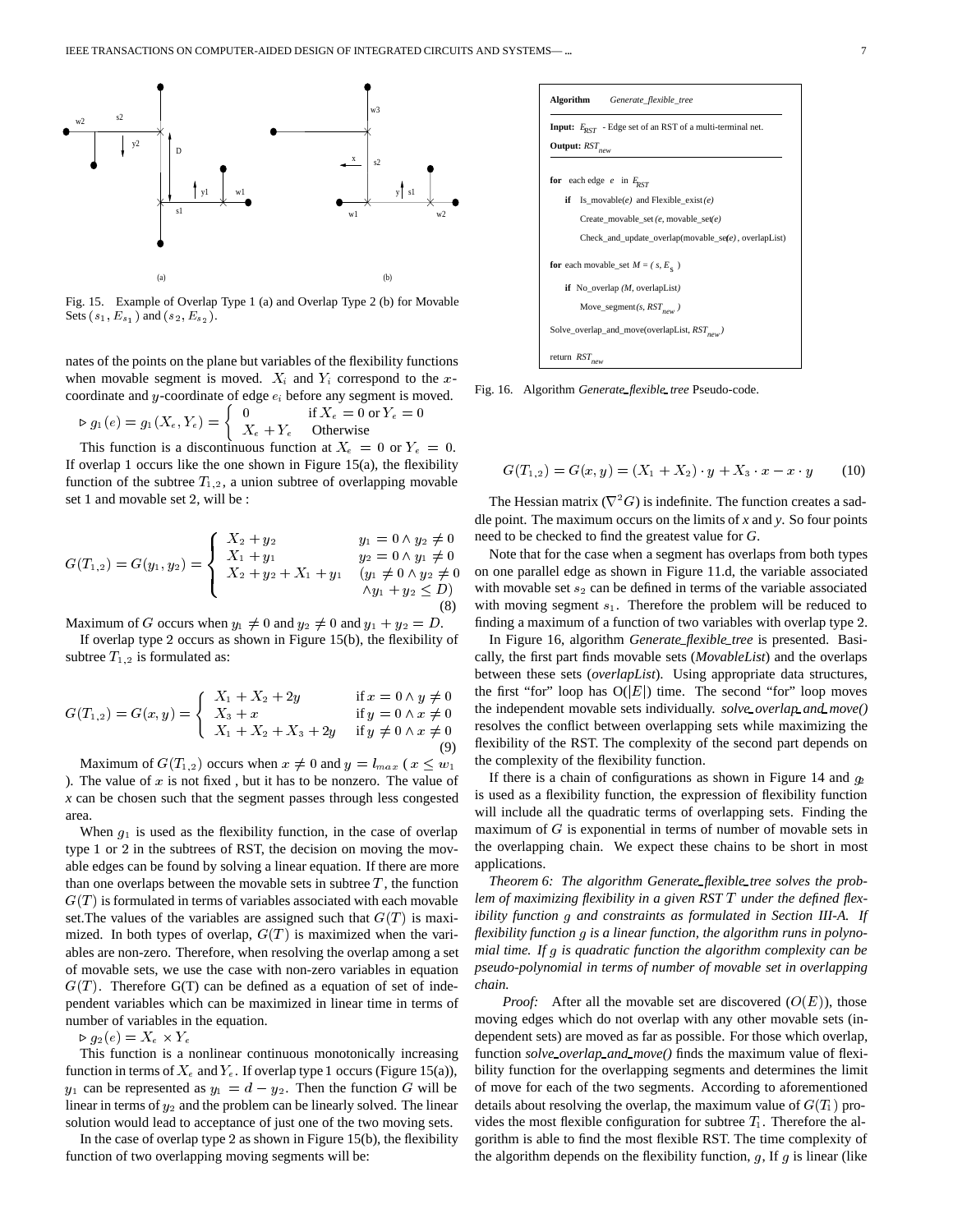$g_1$ ), the overlaps are solved in polynomial time as described above. In the case where flexibility function is  $g = X \cdot Y$  and chain of k moving edges overlap (type 2), the maximum flexibility is found by checking all the maximum limit of overlapping movable edges. Therefore the complexity can grow up pseudo-polynomially in terms of  $k$  where  $k$  is the number of movable sets in overlapping chain.

It is important to mention that the RST resulted from algorithm *Generate flexible tree* has the same wirelength as the original RST. There is no degradation in the length of the given RST while flexibility is maximized. We have shown that movable sets are the only feasible moves for Steiner nodes so that the resulting RST is still stable with the same topology. In addition, since each edge is routed in minimum rectilinear length, total wirelength will remain the same. In our algorithm, the rectilinear length of flexible edges are increased as much as the rectilinear length of parallel edges is decreased. Therefore, the total wirelength remains the same.

#### IV. EXPERIMENTS

In this section, we perform experiments which attempt to show the relationship between flexibility and routability. First, we present the characteristics of the benchmarks. Then, we present experiments to show that flexibility is related to routability.

#### *A. Benchmarks*

To perform our experiments, we used MCNC standard-cell benchmark circuits [17] and benchmarks from the ISPD98 suite [12]. The characteristics of the circuits are shown in Table I. The circuits were placed into using the Dragon global and detailed placement engine [20] which is comparable in quality to the commercial version of Timberwolf [21]. The ISPD98 benchmarks are slightly modified [20] so that they could be placed.

The MCNC benchmarks are relatively small compared to today's designs and are questionable to use with the fixed-die placement engines [9]. Yet, they are the only publicly available placement benchmarks and are widely used in literature. The ISPD98 benchmarks are larger and comparable in size to current ASIC designs.

| Data<br>File        | Num<br>Cells | <b>Num</b><br><b>Nets</b> | Num<br>Pins | Global<br><b>Bins</b> |
|---------------------|--------------|---------------------------|-------------|-----------------------|
| avglarge            | 25278        | 33298                     | 90665       | $256 \times 64$       |
| avqsmall            | 21584        | 30038                     | 84081       | $30 \times 80$        |
| avqsmall.2          | 21584        | 30038                     | 84081       | $80 \times 80$        |
| biomed              | 6417         | 7052                      | 22253       | $20 \times 40$        |
| biomed.2            | 6417         | 7052                      | 22253       | $40 \times 40$        |
| ibm01.1             | 12036        | 13056                     | 45815       | $64 \times 64$        |
| ibm <sub>01.2</sub> | 12036        | 13056                     | 45815       | $256 \times 64$       |
| ibm <sub>05.1</sub> | 28146        | 29647                     | 127509      | $64 \times 64$        |
| ibm05.2             | 28146        | 29647                     | 127509      | $256 \times 64$       |
| ibm10.1             | 68685        | 75940                     | 298311      | $64 \times 64$        |
| ibm10.2             | 68685        | 75940                     | 298311      | $256 \times 64$       |
| primary1            | 833          | 1156                      | 3303        | $8 \times 16$         |
| primary2            | 3014         | 3671                      | 12014       | $16 \times 16$        |

TABLE I BENCHMARK CIRCUIT INFORMATION

# *B. Experimental Results*

Our experiments focus on determining the effect of flexibility using global routing. We performed our experiments using Labyrinth [1], a global router based on maze routing. Labyrinth sequentially maze routes every net. Then, a rip-up and reroute phase is applied to deal with the net ordering problem.

Our experiments focused on 4-terminal nets. We choose the 4 terminal nets which have only one movable edge. We refer to this set of nets as *considered nets*. Then, we produced two Steiner trees for each net, an inflexible tree we call *inflex* and a flexible tree named *flex*. The flexibility of the *inflex* is guaranteed to be less than the flexibility of the *flex*. The experimental flow is as follows: first all the nets other than considered nets are routed using maze routing. After congestion is generated on the gridded graph, the considered nets are routed. In one setup of experiments, they are routed with *inflex* tree pattern. In another set of experiment, they are routed with *flex* tree pattern.

Before we discuss the results, we summarized the data categories of presented in Table II.

- **Number of Nets considered**: the number of nets which have 4 terminals and have one movable edge
- **Total Route Length**: the length of the routed Steiner tree (net) summed over all the considered nets. Remember that the route length for the flexible and inflexible tree is equivalent.
- **Total Overflow**  $\sum_{e \in R_{oute}} [demand_e - capapity_e]$ . The total overflow is The overflow for one net is the summed overflow of the considered nets.
- **Total Demand**: Demand of a net is  $\sum_{e \in R_{out}e}$  [number of nets routed through <sup>e</sup>]. Total demand is the summed demand of the considered nets.
- **Overflow Improvement**:  $\frac{total\ over flow flex\ over flow}{in flex\ over flow}\%$ . A positive percentage indicates that the overflow of the flexible tree is better than the overflow of the inflexible tree.
- **Demand Improvement**:  $\frac{inflex\ demand flex\ demand}{inflex\ demand}$ %.

In our experiment, we compared the overflow and routing demand of a flexible and inflexible tree. The edges of the Steiner tree (both the flexible and inflexible) were routed in an Z-shaped pattern. We compared two properties of the routing, the overflow and the demand; both are related to the congestion of the circuit (both are defined in Section II-A). The overflow of the route is the demand minus the capacity summed over all the route edges. Intuitively, this determines the amount of routing resources which are needed, but can not be supplied. The demand simply is amount of other routings which are competing for the same routing resources (edges).

Referring to Table II, we can see that the flexible tree produces a routing which has, on average, 20.17% less overflow than the inflexible tree (we want to minimize overflow). In fact, the flexible tree was better in every benchmark except one (biomed). Additionally, the flexible tree encouraged a routing which passed through less demanded regions. The average demand was 4.49% better for the flexible tree as compared to the inflexible tree.

In another set of experiment, we used a L-shaped pattern-route for the Steiner edges. The results had a similar trend as the z-shaped pattern results. In this case, the flexible tree has an overflow which is 18.95% better than the overflow of the inflexible tree. The demand for the routing of the flexible tree is 4.34% less (better) than the demand for the inflexible tree.

In both of the experiments, the flexible tree produced a routing which has less overflow. Furthermore, the flexible tree routing tend to pass though edges with less demand.

#### V. CONCLUSION AND FUTURE WORK

This paper studied the problem of routability in global routing from a different perspective. Flexibility – a new geometrical property of a RST – was defined and discussed. We argued that flexibility has a high correlation to the routability of the Steiner tree. An algorithm was